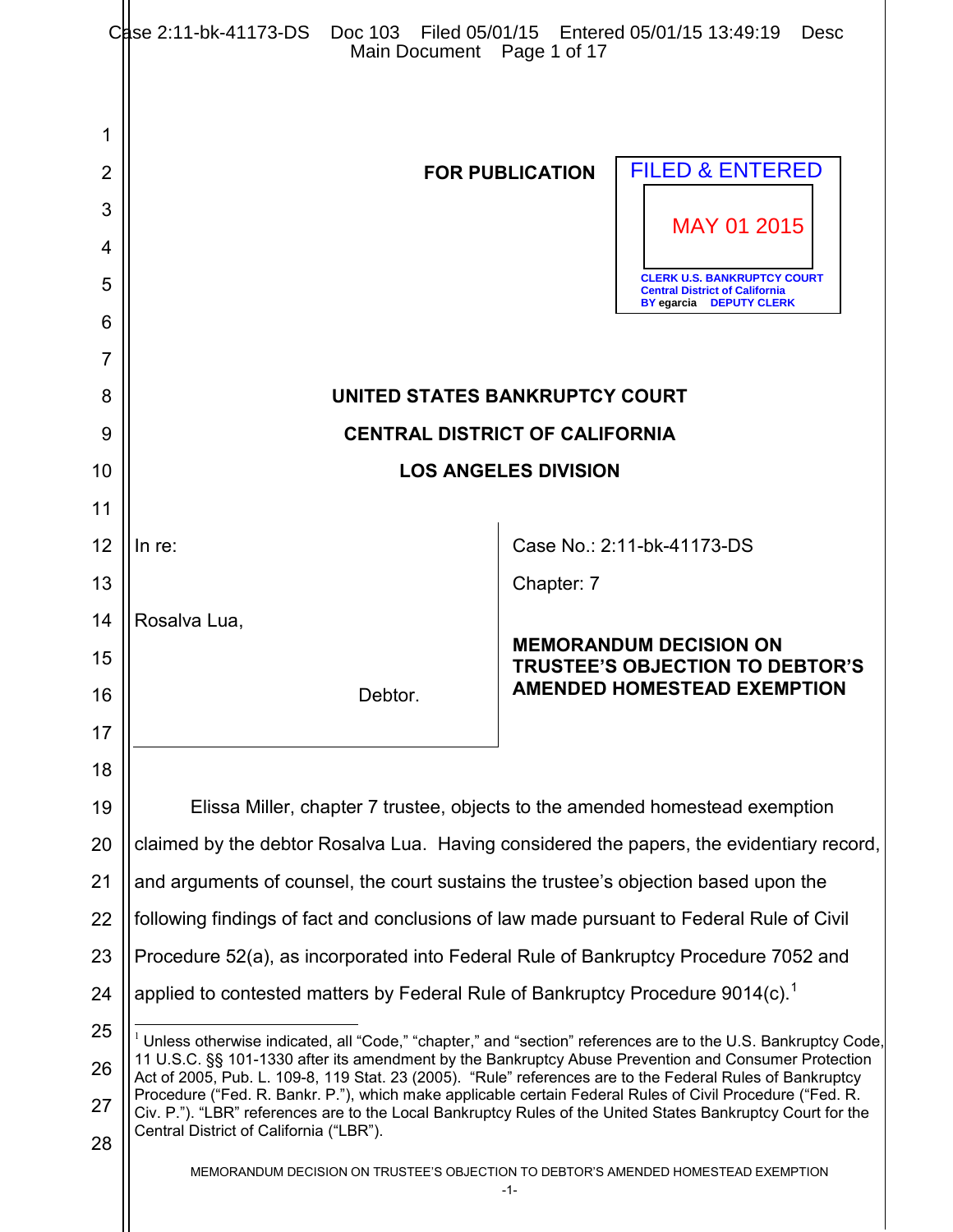1

# **I. BACKGROUND**

2 3 4 5 6 7 8 9 10 The parties agree that the facts in this case are not in dispute. Rosalva Lua (the "Debtor") filed a voluntary chapter 7 petition on July 21, 2011. Elissa Miller (the "Trustee") is the duly appointed chapter 7 trustee. The Debtor's original schedules reflected that the Debtor was married to her non-filing spouse, Rigoberto Lua (the "Husband"), and that they resided at the real property located at 2044 Pennywood Pl., Pomona, CA 91767 (the "Property"). Schedule A listed a 30% interest in the Property, describing the Property as the Husband's property prior to marriage. (Docket No. 1, Schedule A). On her original Schedule C, the Debtor claimed a \$75,000 exemption in the Property under California Civil Procedure Code section 704.730(a)(1). (Docket No. 1, Schedule C).

11 12 13 14 15 16 17 18 19 20 21 The first section 341(a) meeting of creditors was scheduled for August 30, 2011. The Debtor did not appear, and the meeting was continued to September 30, 2011. At the continued 341(a) meeting, the Debtor appeared and testified that she did not have a prenuptial agreement with her Husband and that earnings were used to pay all of the mortgage payments on the Property. Based on this information and other testimony, the Trustee concluded that the Debtor had undisclosed assets, including a tax refund. (Trustee's Objection to Debtor's Amended Homestead Exemption ("Objection"), Docket No. 58, at 2:20–25). The Trustee continued the 341(a) meeting to October 26, 2011, to allow the Debtor to amend her schedules to properly disclose the tax refund received, turn the refund over to the estate, and provide additional information regarding her bank accounts and worker's compensation funds. (Objection, Docket No. 58, at 3:1–4).

MEMORANDUM DECISION ON TRUSTEE'S OBJECTION TO DEBTOR'S AMENDED HOMESTEAD EXEMPTION 22 23 24 25 26 27 28 On October 13, 2011, the Debtor filed amended schedules (the "First Amended Schedules") indicating that the Debtor had no interest in the Property other than "such community interest as may exist for the purposes of a divorce action." (Docket No. 17, Amended Schedule A). Amended Schedule A also stated that the Property was "owned by Husband along with two of his family members." (Docket No. 17, Amended Schedule A). The Debtor removed her claim of exemption in the Property from her amended Schedule C and instead asserted exemptions in additional personal property assets,

-2-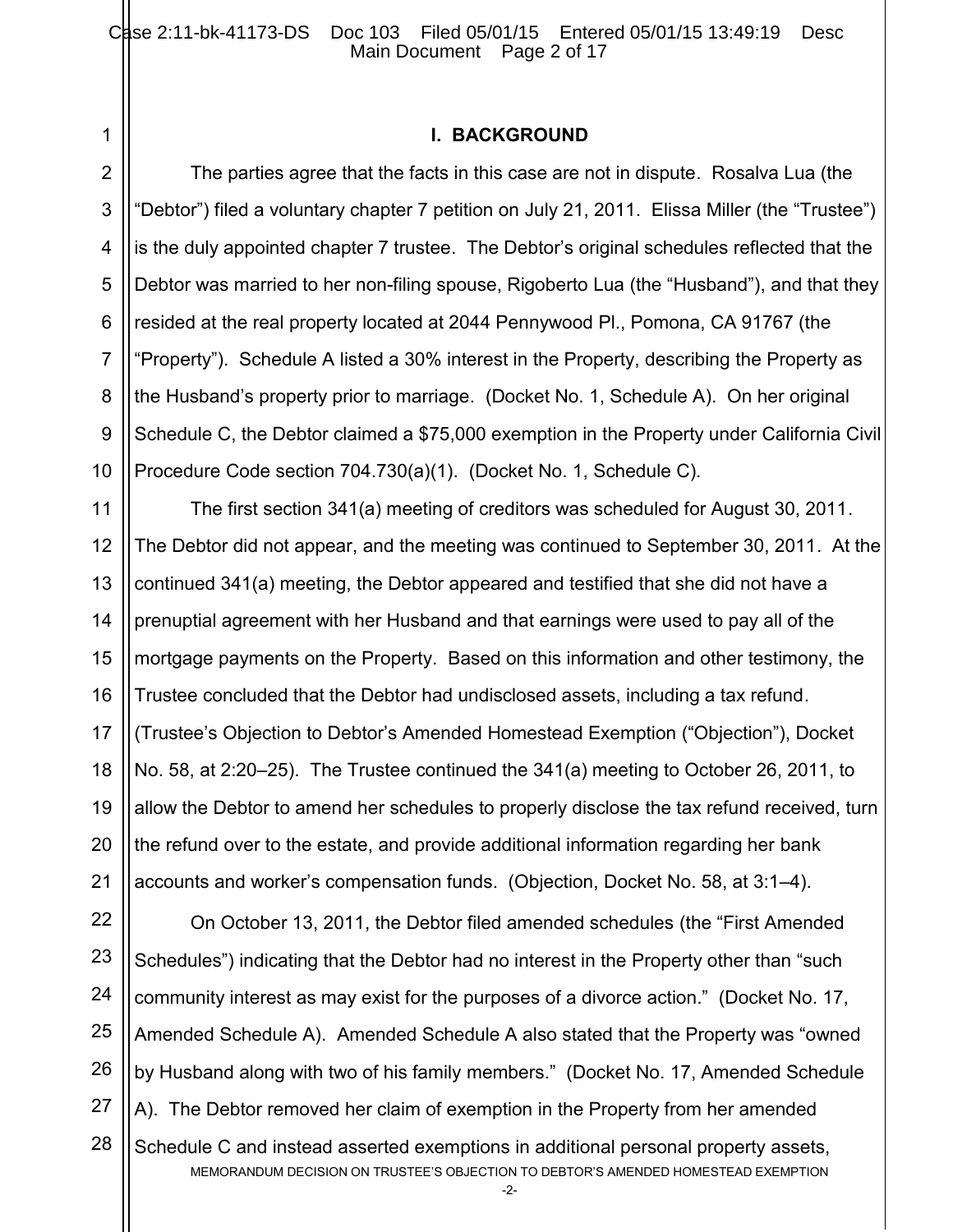#### Case 2:11-bk-41173-DS Doc 103 Filed 05/01/15 Entered 05/01/15 13:49:19 Desc Main Document Page 3 of 17

1 2 3 4 5 6 7 8 9 10 11 12 13 14 15 16 17 18 19 20 21 22 23 24 25 26 27 including a \$12,500 receivable from the Husband's employer, pursuant to the "wild card" exemption provision of California Civil Procedure Code section 702.140. (Docket No. 17, Amended Schedule C).<sup>2</sup> The Trustee's investigation of the Property revealed that the chain of title was as follows: 1. Before his marriage to the Debtor, the Husband acquired the Property on August 18, 1989, with Francisco Granados and Jose L. Granados. 2. On December 7, 1992, the two other owners transferred their interests in the Property by gift deed to the Husband as a single man (contradicting the assertion in the Debtor's amended Schedule A that the Property was "owned by Husband along with two of his family members"). 3. On April 19, 1999, the Husband and the Debtor executed a gift deed purportedly transferring the Debtor's interest in the Property to the Husband as his sole and separate property. (Objection, Declaration of Elissa Miller ("Trustee Decl."), Docket No. 58, at 11, ¶ 10(a)–(c)). After the Trustee investigated the Property and after the Debtor deleted her homestead exemption, the Trustee concluded that the Debtor's interest in the Property could be monetized, through either a sale or an agreement with the Debtor and the Husband, to pay in full the unsecured claims against the estate, which totaled approximately \$10,000. (Trustee Decl., Docket No. 58, at 11, ¶ 11). On March 30, 2012, the court entered an order granting the Trustee's application to employ counsel to assist with these efforts. (Docket No. 28). The Trustee was unable to negotiate a settlement with the Debtor and the Husband, and on June 6, 2012, the Trustee filed an adversary proceeding (Case No. 2:12-ap-01769) against the Husband to establish the estate's interest in the Property. On July 24, 2012, default was entered against the Husband. (Adv. Docket No. 8). On September 25, 2012, the court entered a default judgment against the Husband, finding that the Debtor had a  $\overline{a}$  $^{2}$  The Debtor's First Amended Schedule B, item 17, describes \$22,500 in net proceeds from the Husband's worker's compensation claim, divided as follows: \$12,500 listed as an account receivable in item 16, as a loan to the Husband's employer; \$1,000 used to pay for the Debtor's original counsel; and a \$9,000 balance, spent between the petition date and the date of the First Amended Schedules. (Docket No. 17, Schedule B). The Debtor exempted the \$12,500 receivable and the \$9,000 already spent under the "wild card" exemption on her First Amended Schedule C. (Docket No. 17, Schedule C).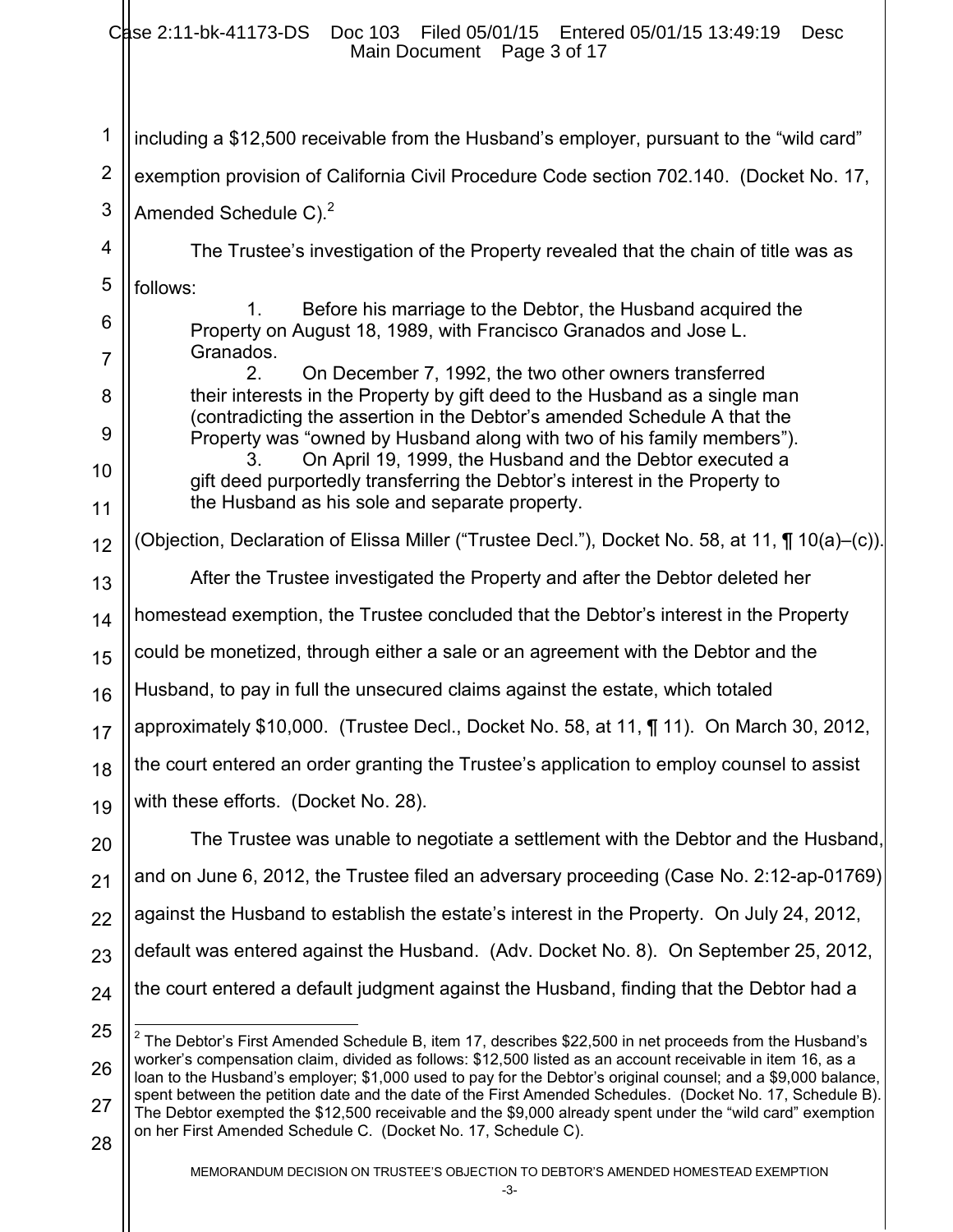#### Case 2:11-bk-41173-DS Doc 103 Filed 05/01/15 Entered 05/01/15 13:49:19 Desc Main Document Page 4 of 17

1 2 3 4 5 6 7 8 9 10 community property interest of undetermined amount in the Property, and ordering the Husband to provide an accounting pursuant to section 524(a). (Adv. Docket No. 16). The Husband did not comply with the judgment. (Trustee Decl., Docket No. 58, at 12, ¶ 15). Without an accounting to determine the extent of the estate's interest in the Property, on December 18, 2013, the Trustee filed a motion for modification of default judgment to declare the entire Property community property and order turnover of the Property to the Trustee. (Adv. Docket No. 19). The motion was unopposed. On June 2, 2014, the court entered an order in the adversary proceeding modifying the default judgment, finding that the community owns 100% of the Property, and ordering turnover of the Property to the Trustee. (Adv. Docket No. 28).

12 13 14 15 More than two years after the case was filed, the Trustee retained and filed an application to employ Coldwell Banker (the "Broker") to market and sell the Property. (Docket No. 41). Service of the application to employ the Broker was proper on the Debtor and Debtor's counsel. The Debtor did not file an opposition. On May 27, 2014, the court entered an order authorizing employment of the Broker. (Docket No. 50).

16 17 18 19 20 21 22 23 24 25 As the Trustee was retaining the Broker, the Husband contacted the Trustee and the parties began negotiating. (Trustee Decl., Docket No. 58, at 12, ¶ 17). On April 22, 2014, the Trustee filed a motion to approve compromise with the Husband in the main case (the "Settlement Motion," Docket No. 39). In the agreement between the Trustee and the Husband (the "Settlement"), the Husband stipulated to a sale of the Property, with proceeds to pay the costs of sale, property taxes, and liens. The remaining proceeds would be divided equally between the Husband and the estate. Service of the Settlement Motion was proper on the Debtor and Debtor's counsel. The Debtor did not file an opposition. The court entered an order granting the Settlement Motion on May 13, 2014. (Docket No. 48).

MEMORANDUM DECISION ON TRUSTEE'S OBJECTION TO DEBTOR'S AMENDED HOMESTEAD EXEMPTION 26 28 Thereafter, the Trustee instructed the Broker to move forward with the sale of the Property. (Objection, Docket No. 58, at 5:9–10; *see also* Declaration of Thomas Bluemel ("Broker Decl."), Docket No. 58, at 15, ¶ 4). The Debtor, who continued to occupy the

-4-

27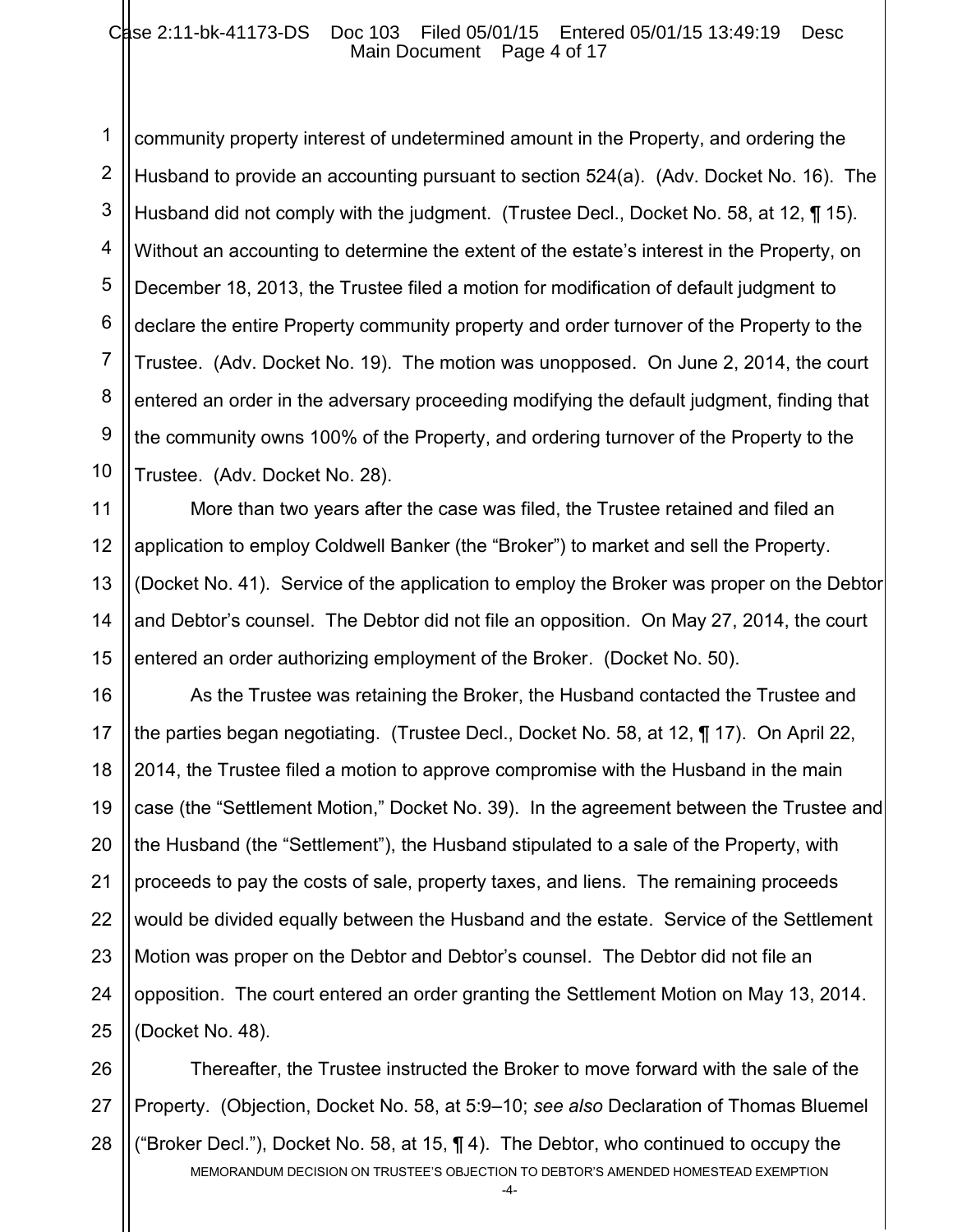# Case 2:11-bk-41173-DS Doc 103 Filed 05/01/15 Entered 05/01/15 13:49:19 Desc Main Document Page 5 of 17

1 2 3 4 5 6 Property, refused to cooperate with the marketing efforts and interfered with the actions of the Broker. The Broker contacted the Debtor to give notice of appointments to show the Property 24 hours in advance. (Broker Decl., Docket No. 58, at 15, ¶ 10). After answering an initial call from the Broker, the Debtor never answered additional calls from the Broker's office and thwarted appointments to show the Property on at least nine occasions by denying access to the Property. (Broker Decl., Docket No. 58, at 15, ¶ 12–14).

7 8 9 10 11 12 13 14 On June 6, 2014, the Trustee filed a motion to compel the Debtor to turn over the Property. (The "Turnover Motion," Docket No. 52). Service of the Turnover Motion was proper on the Debtor and Debtor's counsel. The Debtor did not file an opposition. The court granted the Turnover Motion on July 7, 2014. (Docket No. 54). Around this time, the Debtor vacated the Property without notice to the Trustee or the Broker and left the front door dangling from the hinges. (Broker Decl., Docket No. 58, at 17, ¶ 18). To secure the Property, the Broker advanced the costs of repairing the door. (Broker Decl., Docket No. 58, at 17,  $\P$  19).<sup>3</sup>

15 16 17 18 19 20 21 22 23 On July 21, 2014 – three years after the case was filed, 33 months after the First Amended Schedules were filed, after the Trustee's investigation of the Property, after litigation to establish the estate's interest in and obtain orders for turnover of the Property, after retention of counsel and the Broker to sell the Property, and after the settlement with the Husband to sell the Property to pay all unsecured creditors in full<sup>4</sup> – the Debtor again amended her Schedules A and C (the "Second Amended Schedules," Docket No. 56). Schedule A was amended to state that the Debtor had a community property interest in the Property. Schedule C was amended to claim a \$100,000 exemption in the Property under California Civil Procedure Code section 704.730.

24

<sup>25</sup> 26 27  $\overline{a}$  $^3$  The Trustee went forward with the sale of the Property and on September 4, 2014, filed a sale motion (The "Sale Motion," Docket No. 61), which was amended on September 8, 2014. (Docket No. 66). The Sale Motion was unopposed, and on October 15, 2014, the court entered an order approving the sale of the Property for \$265,000 (the "Sale Order," Docket No. 74). The Sale Order does not state that the Debtor's homestead exemption is to be paid from the proceeds of the sale; the proceeds are being held pending resolution of the Objection and related matters before the court. 4 The Debtor did not oppose any of the Trustee's actions in court.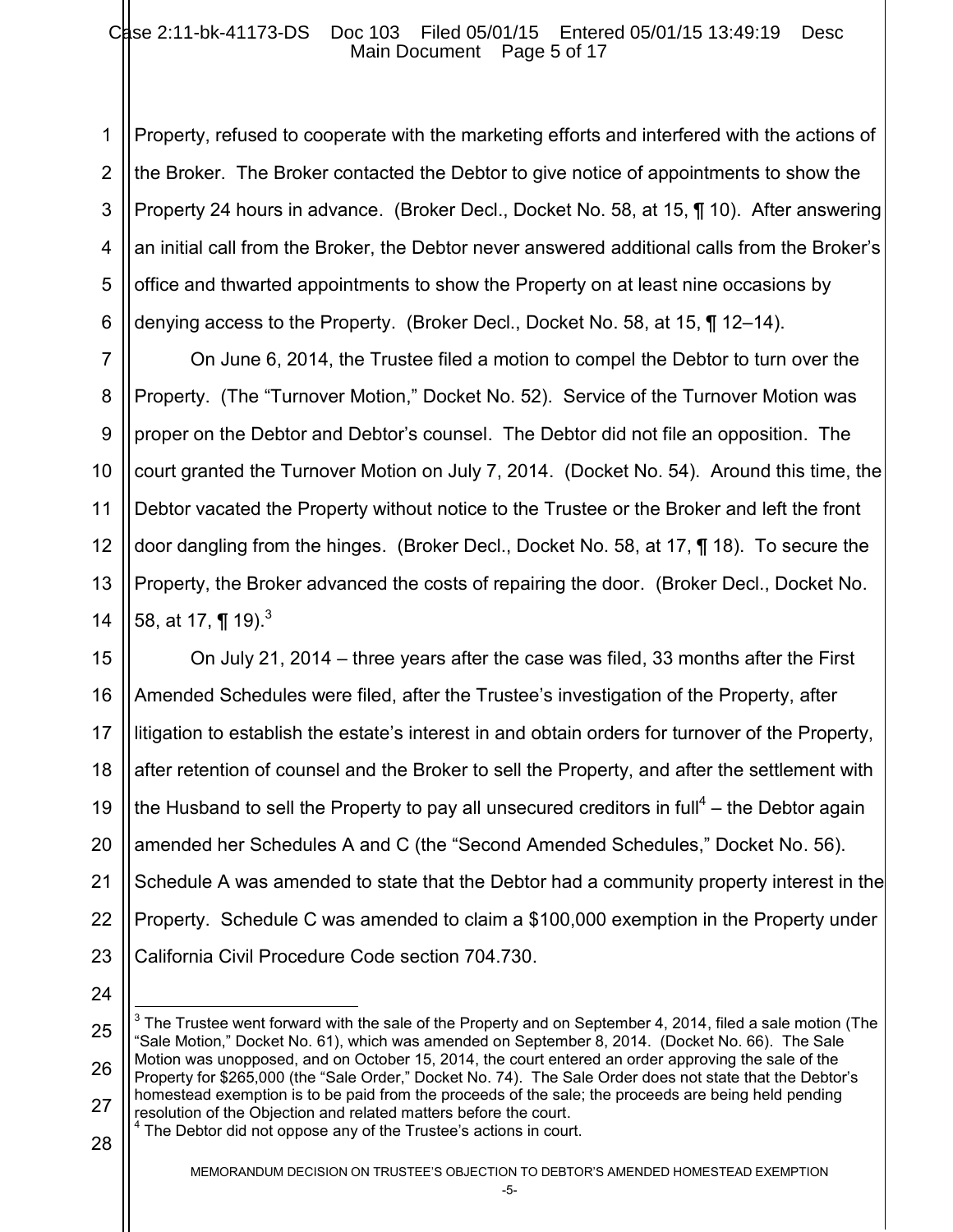# Case 2:11-bk-41173-DS Doc 103 Filed 05/01/15 Entered 05/01/15 13:49:19 Desc Main Document Page 6 of 17

1 2 3 4 5 6 7 8 9 10 The Debtor's behavior has ensured that no funds will be available for unsecured creditors. In filing the First Amended Schedules, the Debtor deleted her homestead exemption and used the "wild card" exemption to protect personal property assets, including \$9,000 in cash and a \$12,500 receivable. (Docket No. 56, Schedule C). In reliance on the First Amended Schedules, the Trustee did not pursue the protected cash and receivable, and instead pursued the sale of the Property and settlement with the Husband to generate proceeds for distribution to creditors. Now that the Debtor has again amended her schedules to include the homestead exemption, the Debtor's creditors stand to recover nothing from the sale of the Property after the costs of the sale, payment of taxes, and payment to the Husband. (Trustee Decl., Docket No. 58, at 13, ¶ 20).

On August 20, 2014, the Trustee filed the Objection, asserting bad faith, estoppel, and laches as grounds to disallow the amended homestead exemption. (Docket No. 58).

#### **II. DISCUSSION**

# **A. The Court Disregards the Debtor's Late Opposition and All Supplemental Briefing That Does Not Relate to** *Law v. Siegel*

16 17 18 19 20 21 22 23 24 25 26 27 Any opposition or response to a motion must be filed not later than 14 days before the hearing date. LBR 9013-1(f). Failure to file a timely response may be deemed consent to the court granting the motion. LBR 9013-1(h); *Ghazali v. Moran*, 46 F.3d 52, 53 (9th Cir. 1995) (affirming the trial court's granting of a motion to dismiss; trial court may rely on local rule providing that the failure to file a memorandum of points and authorities in opposition is deemed consent to the granting of the motion); *see also Sanders v. United States Trustee (In re Sanders)*, No. BAP CC-12-1398, 2013 WL 1490971, at \*7 (9th Cir. BAP Apr. 11, 2013) (debtor's failure to file a timely written opposition to the United States Trustee's motion to dismiss "provided an independent procedural basis for dismissal."); *Speir v. Noble (In re Speir)*, No. BAP CC-10-1383, 2011 WL 5838570, at \*5 (9th Cir. BAP Sept. 26, 2011) ("[T]he bankruptcy court abused its discretion by accepting the late-filed fee statement into evidence over [the trustee's] objection.").

28

11

12

13

14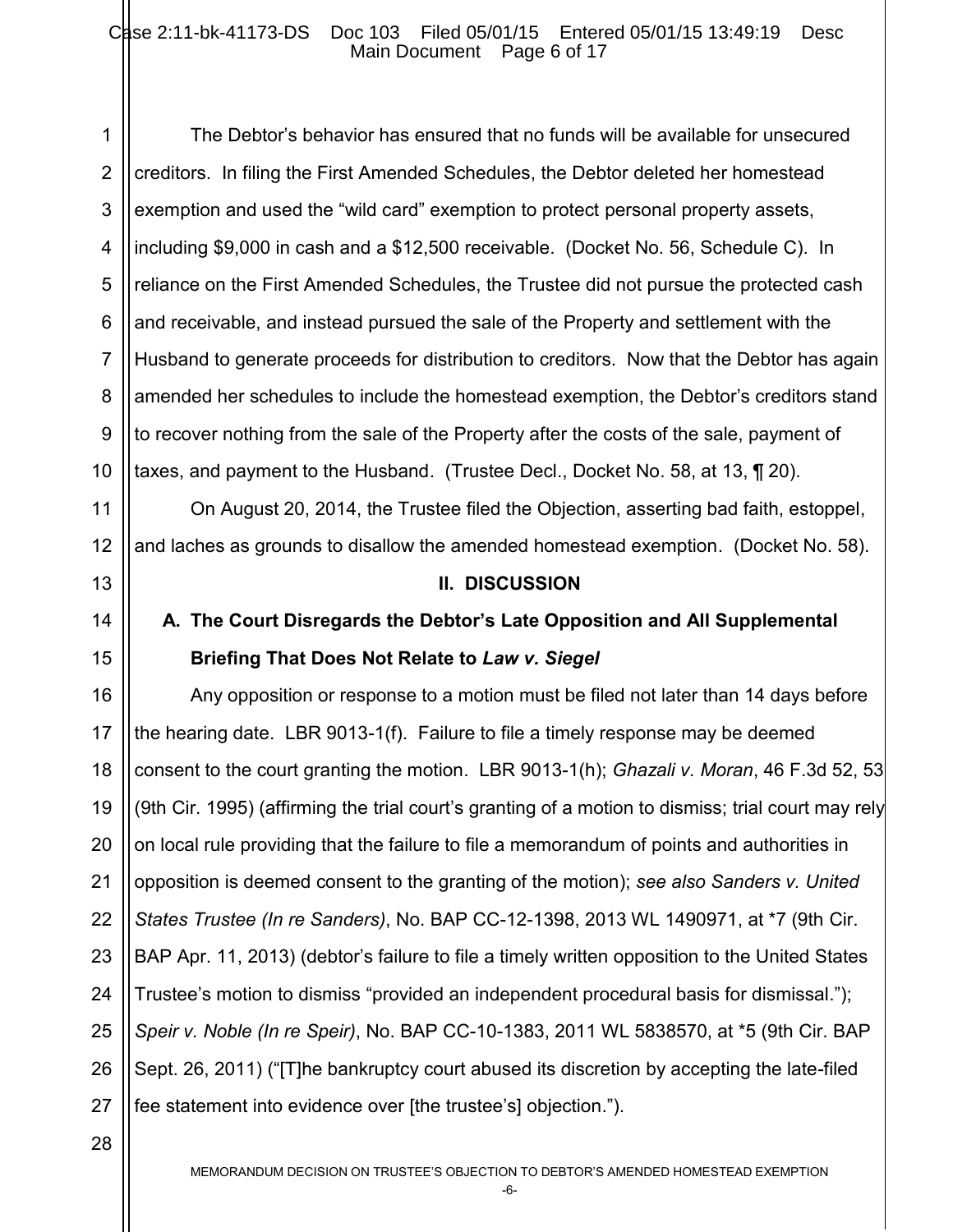# Case 2:11-bk-41173-DS Doc 103 Filed 05/01/15 Entered 05/01/15 13:49:19 Desc Main Document Page 7 of 17

1 2 3 4 5 6 Here, the hearing on the Objection was originally scheduled and properly noticed for September 16, 2014. The Debtor did not file an opposition to the Objection until September 9, 2014, only seven days before the hearing, in violation of LBR 9013-1(f). Based on the Debtor's failure to file a timely opposition, and in accordance with LBR 9013- 1(h), the court hereby strikes the Debtor's opposition to the Objection and deems the Debtor's failure to file a timely response consent to the relief requested in the Objection.

7 8 9 10 11 12 13 14 15 16 17 18 19 20 At the September 16, 2014 hearing – where neither the Debtor nor her counsel appeared – the court issued a tentative ruling and informed the Trustee's counsel that the Objection failed to consider the impact of the Supreme Court's decision in *Law v. Siegel*, 134 S. Ct. 1188 (2014)*.* The court continued the hearing to permit supplemental briefing regarding the court's authority to disallow an amended exemption after *Law v. Siegel*. On November 11, 2014, the Trustee filed her supplemental brief. (Docket No. 76). On November 18, 2014, the Debtor filed her response to the Trustee's supplemental brief. (Docket No. 77). On November 25, 2014, the Trustee filed her reply to the Debtor's response. (Docket No. 78). Both parties made arguments in their respective supplemental briefs that were outside the scope of the court's instructions. The Debtor, in particular, attempted to assert matters that would have been properly asserted in a timely initial opposition, including arguments regarding equities and the nature of the Property. The court disregards any arguments or information in the supplemental briefs not related to the effect of *Law v. Siegel* on this proceeding.

**B. Disallowing a Homestead Exemption in the Ninth Circuit Prior to** *Law v. Siegel* The Bankruptcy Code authorizes a debtor to exempt certain assets. 11 U.S.C. § 522(b). Exempt assets are not available for payment of either pre-petition claims or administrative expenses. 11 U.S.C. § 522(c), (k).

21

22

23

24

MEMORANDUM DECISION ON TRUSTEE'S OBJECTION TO DEBTOR'S AMENDED HOMESTEAD EXEMPTION -7- 25 26 27 28 California residents filing for bankruptcy must choose from two sets of exemption options under state law. *See* 11 U.S.C. § 522(b)(1); Cal. Civ. Proc. Code § 703.130; *Flinn v. Morris (In re Steward)*, 227 B.R. 895, 898 (9th Cir. BAP 1998). "One set of exemptions are state law non-bankruptcy exemptions, including a homestead exemption," and the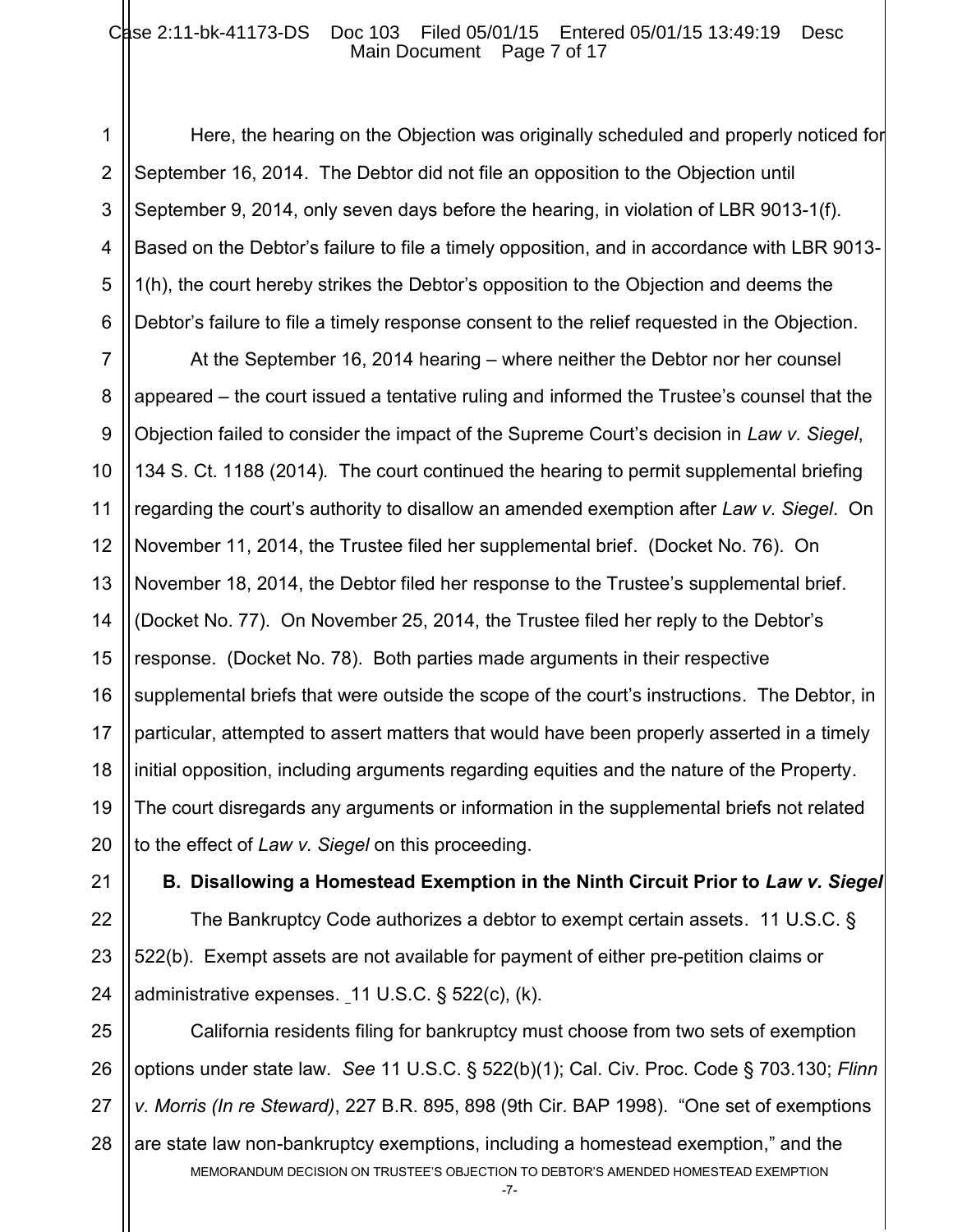# Case 2:11-bk-41173-DS Doc 103 Filed 05/01/15 Entered 05/01/15 13:49:19 Desc Main Document Page 8 of 17

1 2 3 4 5 "other set of exemptions is modeled closely upon the federal exemptions listed in § 522(d)." *Id*. A debtor may choose only one set of exemptions. *Id*.; *see* Cal. Civ. Proc. Code § 703.140(a). Under the Bankruptcy Code and California law, exemptions are to be construed liberally in favor of the debtor. *In re Arrol*, 207 B.R. 662, 665 (Bankr. N.D. Cal. 1997).

Bankruptcy Rule 1009 provides that a "schedule…may be amended by the debtor as a matter of course *at any time* before the case is closed," Fed. R. Bankr. P. 1009(a) (emphasis added), and the Ninth Circuit has applied this right to the claim of exemptions. *See Martinson v. Michael (In re Michael)*, 163 F.3d 526, 529 (9th Cir. 1998); *see also Tyner v. Nicholson (In re Nicholson)*, 435 B.R. 622, 630 (9th Cir. BAP 2010).

11 12 13 14 15 16 17 18 19 20 21 22 Although exemptions and their amendments are liberally construed, a judicially created limit on this latitude and flexibility arose. Bankruptcy courts throughout the country, including courts in the Ninth Circuit, denied leave to amend or disallowed a claimed exemption if the trustee or other party in interest timely objected and showed that either: (1) the debtor acted in bad faith; or (2) creditors were prejudiced. *See Michael*, 163 F.3d at 529 (adopting the test set forth in *Doan v. Hudgins (In re Doan)*, 672 F.2d 831 (11th Cir. 1982)). The Bankruptcy Code does not mention either "bad faith" or "prejudice" as a basis for disallowing an original or amended exemption. *See Arnold v. Gill (In re Arnold)*, 252 B.R. 778, 784 (9th Cir. BAP 2000) (acknowledging that disallowing amended exemptions based on bad faith or prejudice represents "judge-made exceptions"). Instead, courts relied on section 105(a) as the source of their equitable power to disallow amended exemptions on those grounds. *Nicholson*, 435 B.R. at 630.<sup>5</sup>

24 25

26

23

6

7

8

9

<sup>27</sup> 28  $\overline{a}$  $5$  For a more complete discussion of a debtor's right to claim and amend exemptions under California law and the Bankruptcy Code, and the judicially created limits on this right, see *In re Arellano*, 517 B.R. 228, 231 (Bankr. S.D. Cal. 2014).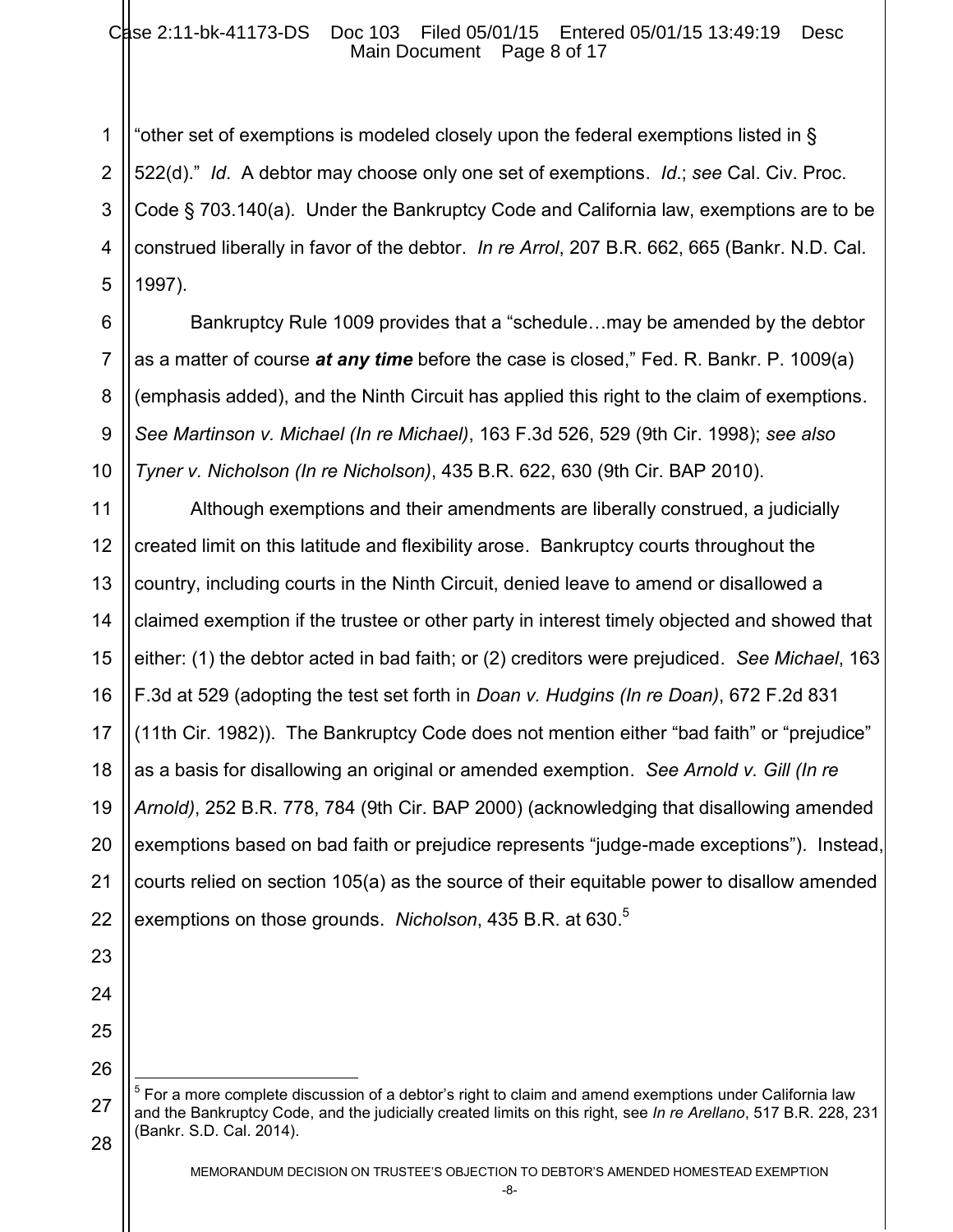1

2

**C. Abrogation of** *Law v. Siegel***: Section 105(a) Does Not Provide Authority for Bankruptcy Courts to Disallow Exemptions Based on Bad Faith**

3 4 5 6 7 8 9 10 11 This judicially created power was effectively abrogated by the recent United States Supreme Court decision *Law v. Siegel*. In that case, the debtor fabricated a lien against his home in an attempt to keep equity in the home from his creditors. *Law*, 134 S. Ct. at 1194. The debtor also claimed a \$75,000 homestead exemption under California Civil Procedure Code section 704.730(a)(1). The chapter 7 trustee successfully challenged the lien and obtained a determination from the bankruptcy court that the debtor had perpetrated a fraud. The court ruled that the trustee could surcharge the debtor's homestead exemption to pay the trustee's attorneys' fees. The debtor appealed, and the Ninth Circuit Bankruptcy Appellate Panel and the Ninth Circuit both affirmed.

12 13 14 15 16 17 18 19 20 21 The Supreme Court reversed, holding that the general equitable powers of section 105(a) did not provide authority for judge-made exceptions to explicit mandates of the Bankruptcy Code. Because section 522(k) explicitly prohibits the use of exempt property to satisfy administrative expenses such as attorney fees, the bankruptcy court was not authorized to invoke a judge-made equitable exception to order otherwise. *Law*, 134 S. Ct. at 1194 ("We have long held that 'whatever equitable powers remain in the bankruptcy courts must and can only be exercised within the confines of' the Bankruptcy Code."). The Supreme Court emphasized that "federal law provides no authority for bankruptcy courts to deny an exemption on a ground not specified in the Code," and that any basis for denial of a state law exemption must arise under state law. *Id*. at 1197–98.

MEMORANDUM DECISION ON TRUSTEE'S OBJECTION TO DEBTOR'S AMENDED HOMESTEAD EXEMPTION 22 23 24 25 26 27 28 A growing number of cases have held that bankruptcy courts lack the authority to disallow a debtor's claimed homestead exemption based on section 105(a), whether indirectly by denying leave to amend or directly by disallowing the exemption, because doing so would be irreconcilable with *Law v. Siegel*. *See, e.g., Elliott v. Weil (In re Elliott)*, 523 B.R. 188 (9th Cir. BAP 2014); *In re Bogan*, No. 12–16624, 2015 WL 1598056, at \*3 (Bankr. W.D. Wis. Apr. 7, 2015); *In re Mateer*, 525 B.R. 559, 564 (Bankr. D. Mass. 2015); *In re Zarubin*, No. 13–56511–ASW, 2014 WL 7212955, at \*2 (Bankr. N.D. Cal. Dec. 17,

-9-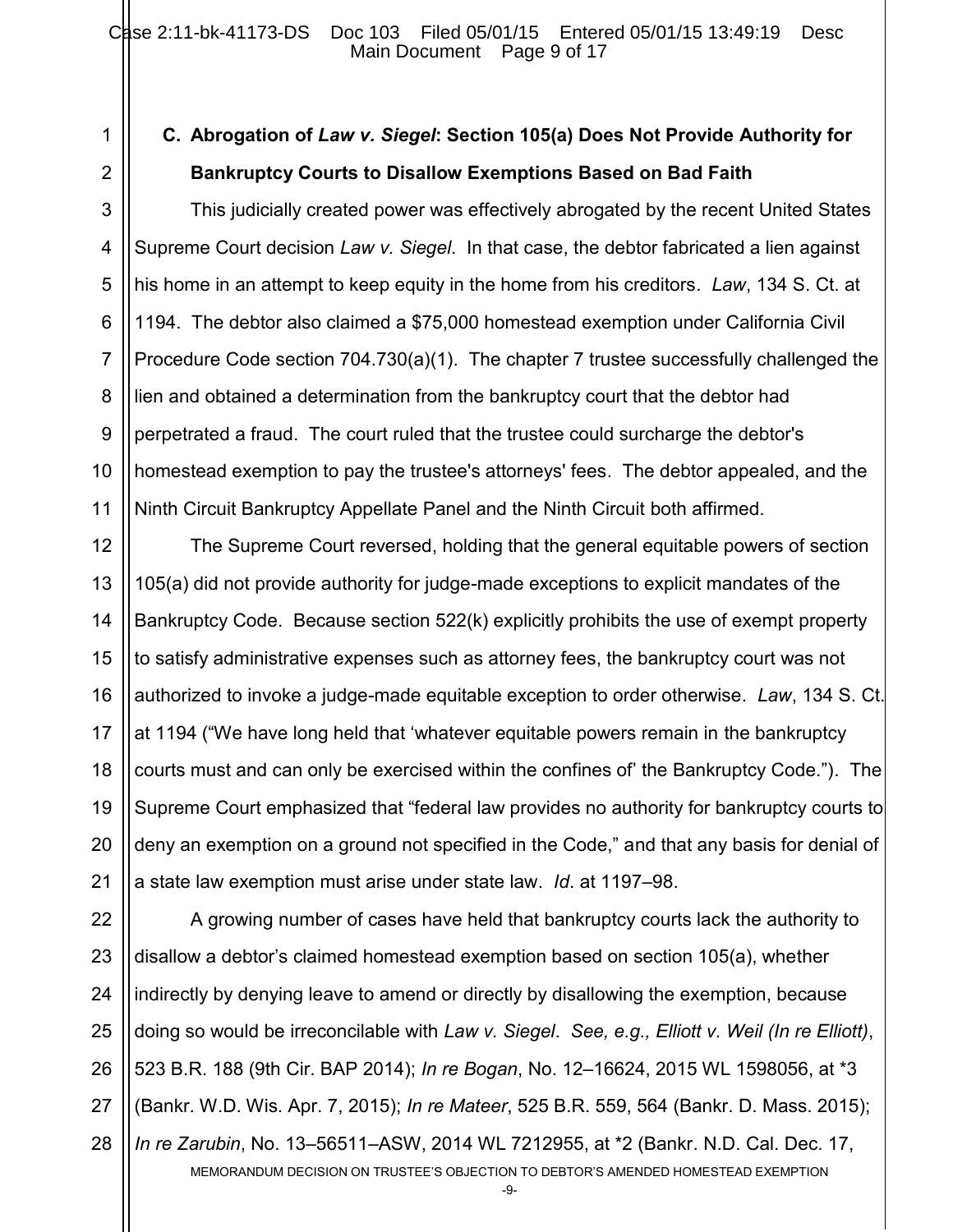# Case 2:11-bk-41173-DS Doc 103 Filed 05/01/15 Entered 05/01/15 13:49:19 Desc Main Document Page 10 of 17

1 2 3 4 5 6 2014); *In re Arellano*, 517 B.R. 228, 231 (Bankr. S.D. Cal. 2014); *In re Gress*, 517 B.R. 543, 547–48 (Bankr. M.D. Pa. 2014); *In re Scotchel*, No. 12–09, 2014 WL 4327947, at \*4 (Bankr. N.D. W. Va. Aug. 28, 2014); *In re Pipkins*, No. 13–30087DM, 2014 WL 2756552, at \*7 (Bankr. N.D. Cal. June 17, 2014); *In re Gutierrez*, No. 12–60444–B–7, 2014 WL 2712503, at \*6 (Bankr. E.D. Cal. June 12, 2014); *In re Franklin*, 506 B.R. 765, 771 (Bankr. C.D. Ill. 2014); *but see In re Woolner*, No. 13–57269–WSD, 2014 WL 7184042, at \*3 (Bankr. E.D. Mich. Dec. 15, 2014) ("[T]o apply *Siegel* to this situation could arguably act as an open invitation for debtors to commit fraud in claiming exemptions, knowing that the Bankruptcy Court would be powerless to deny such.").

Here, the Trustee's Objection initially argued that the Debtor should be denied leave to amend her homestead exemption under section 105(a), based on the Debtor's bad faith and the equitable doctrines of estoppel and laches. In response to the court's inquiry regarding the impact of *Law v. Siegel* on this case, the Trustee first argued that *Law v. Siegel* does not extend to this situation. The court disagrees and joins the many courts listed above in finding that *Law v. Siegel* makes clear that this court lacks the authority to deny the Debtor leave to amend her exemptions based on section 105(a).

**D. Direction of** *Law v. Siegel***: The Basis for Disallowance of an Exemption Created by State Law Must Be Found in State Law**

*Law v. Siegel* also makes clear that section 105(a) is not the only basis for denial of a homestead exemption. Where, as here, a debtor claims a state-created exemption, the scope of the exemption – and any basis for denial of the exemption – must be found in state law. "It is of course true that when a debtor claims a *state-created* exemption, the exemption's scope is determined by state law, which may provide that certain types of debtor misconduct warrant denial of the exemption." *Law*, 134 S. Ct. at 1196–97.

MEMORANDUM DECISION ON TRUSTEE'S OBJECTION TO DEBTOR'S AMENDED HOMESTEAD EXEMPTION 27 28 The Ninth Circuit Bankruptcy Appellate Panel has also held that after *Law v. Siegel*, bankruptcy courts must look to state law and not section 105(a) in determining whether there is a basis to disallow an exemption. *Elliott*, 523 B.R. at 192; *Gray v. Warfield (In re Gray)*, 523 B.R. 170, 175 (9th Cir. BAP 2014). The *Gray* case is particularly instructive

-10-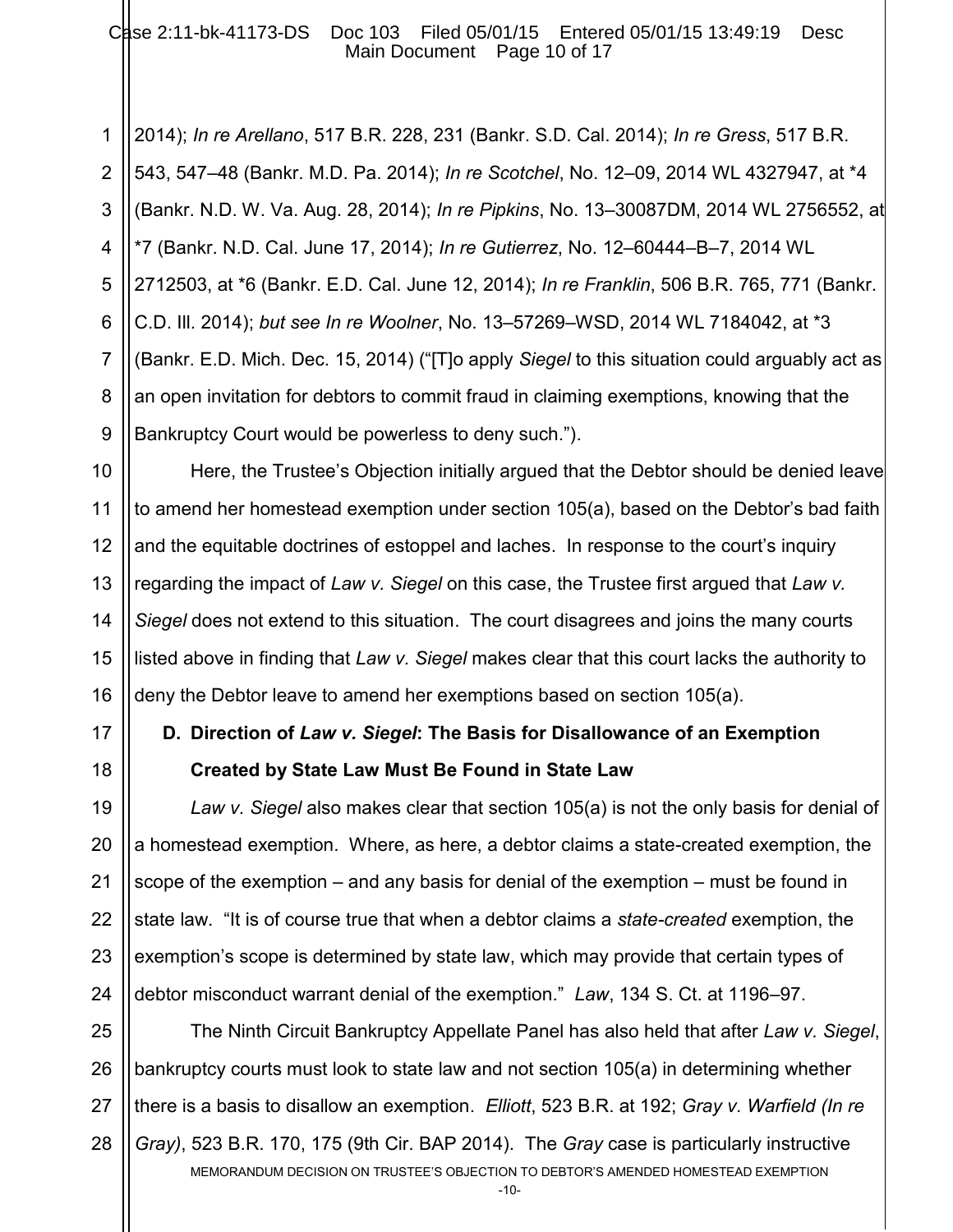# Case 2:11-bk-41173-DS Doc 103 Filed 05/01/15 Entered 05/01/15 13:49:19 Desc Main Document Page 11 of 17

1 2 3 4 5 6 7 8 9 10 here. The debtors did not list as an asset or claim as exempt several months of rent prepaid to their landlord. *Gray*, 523 B.R. at 171. It was not until after the trustee questioned the debtors at the 341(a) meeting that the debtors amended their schedules to add the prepaid rent as an asset and claim an exemption therein. *Id.* The trustee filed an objection to the debtors' amended exemption based on the debtors' failure to previously disclose the asset and claim an exemption. *Id.* at 172. Based on *Law v. Siegel*, the panel reversed the bankruptcy court's decision sustaining the trustee's objection based on the debtors' bad faith. *Id.* at 175. In remanding the case, the panel specifically instructed the bankruptcy court to look to state law "to determine whether under Arizona law equitable considerations may be used to disallow exemptions." *Id.*

11 As the Supreme Court and the Ninth Circuit Bankruptcy Appellate Panel have instructed, this court will turn to California state law to determine whether the Debtor's amended homestead exemption may be disallowed based on the equitable doctrines asserted by the Trustee. The exemption should be disallowed if, in an action in California state court to seize property claimed as exempt, there would be a basis in California law to disallow the claimed exemption on equitable grounds.

# **E. Disallowing the Exemption under California State Law**

The Trustee has raised several equitable theories for disallowance of the Debtor's amended homestead exemption under state law, including laches, judicial estoppel, and equitable estoppel. This court finds that under the doctrine of equitable estoppel, the amended homestead exemption should be disallowed.

MEMORANDUM DECISION ON TRUSTEE'S OBJECTION TO DEBTOR'S AMENDED HOMESTEAD EXEMPTION -11- 22 23 24 25 26 27 28 California courts have long recognized that equitable estoppel applies to homestead exemptions. *See, e.g.*, *Jefferson v. Tom*, 52 Cal. App. 2d 432, 438 (Cal Dist. Ct. App. 1942); *see also James v. P. C. S. Ginning Co.*, 276 Cal. App. 2d 19, 24 (Cal. Ct. App. 1969) (recognizing the application of equitable estoppel to exemptions but declining to apply equitable estoppel to the debtor's homestead under the circumstances); *Viotti v. Giomi*, 230 Cal. App. 2d 730, 738 (Cal. Ct. App. 1964) ("No equities or duties had arisen between [the parties]."); *In re Cecala's Estate*, 104 Cal. App. 2d 526, 531 (Cal. Dist. Ct.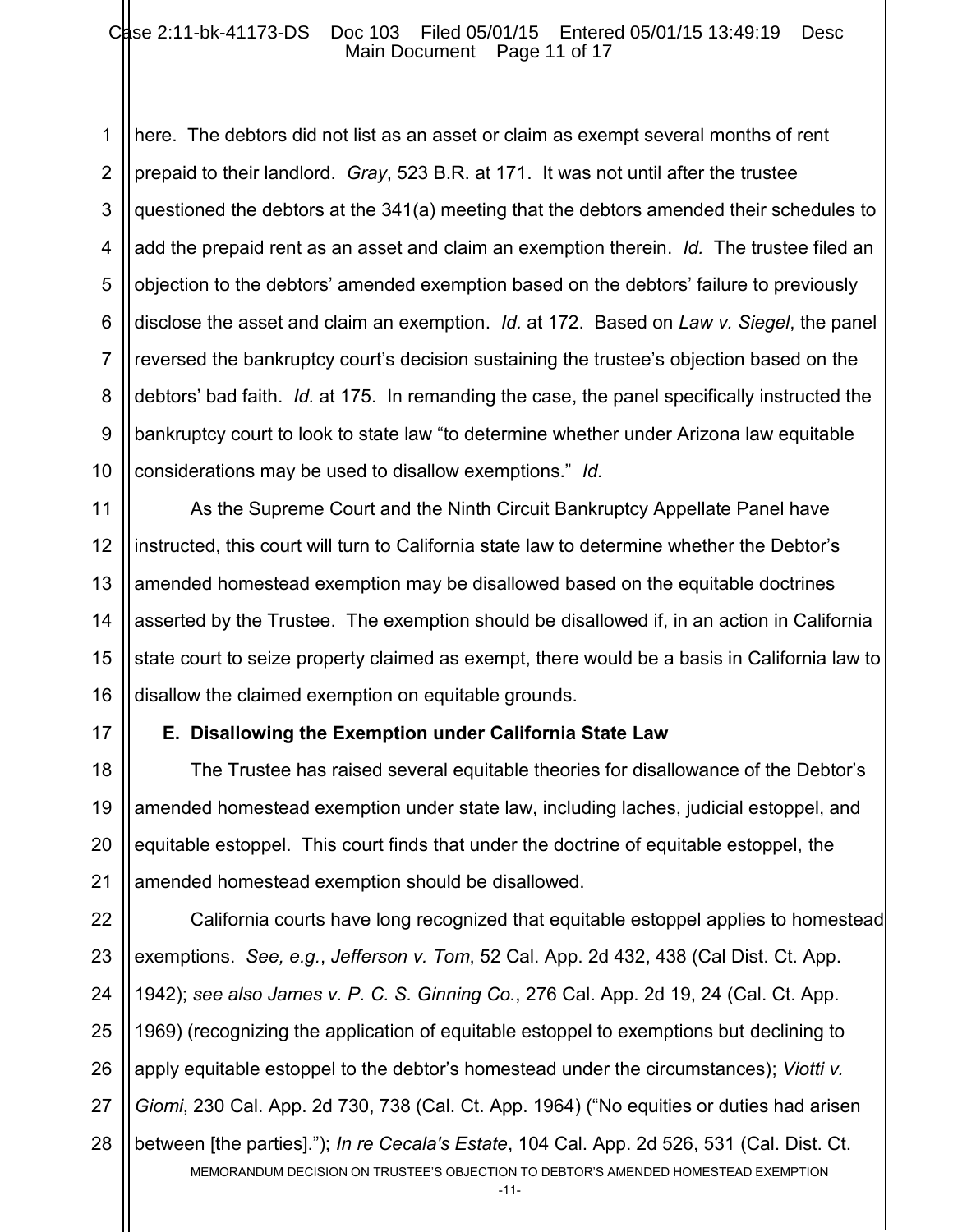1 2 3 App. 1951) (holding that the administrator of the decedent's will was estopped from claiming a homestead because of her previous election to accept certain benefits under the will).

4 5 6 7 8 9 10 11 12 13 14 15 16 17 18 19 In *Jefferson v. Tom*, the California District Court of Appeal held that where one party relies on another not asserting a homestead exemption, the court may disallow the exemption on the basis of equitable estoppel. Jefferson, 52 Cal. App. 2d at 438.<sup>6</sup> In *Jefferson*, the defendant sent a letter to the plaintiffs regarding her property and made no claim to a homestead. *Id*. The plaintiffs relied on the defendant not asserting a homestead exemption and entered into a series of transactions to construct a new building on the property. *Id.* at 437. When the defendant later attempted to assert a homestead, the trial court found – and the District Court of Appeal agreed – that she was barred by equitable estoppel. *Id.* at 437–38. The court noted that equitable estoppel was a longstanding common law doctrine applied to homestead exemptions by courts throughout the country—"[w]here a person having a claim sees another doing an act inconsistent therewith, and stands by in such a manner as to induce the person doing the act, and who might otherwise have abstained from it, to believe that he assents to its doing, he cannot afterwards be heard to complain of it." *Id.* at 437. This doctrine was codified in California Civil Procedure Code section 1962. *Id.* (*referencing* Cal. Civ. Proc. Code § 1962 (repealed 1965)).

20 21 22 23 24 While Section 1962 has been repealed, the concept of estoppel is now codified in California Evidence Code section 623. "Whenever a party has, by his own statement or conduct, intentionally and deliberately led another to believe a particular thing true and to act upon such belief, he is not, in any litigation arising out of such statement or conduct, permitted to contradict it." Cal. Evid. Code § 623. Further, the California Civil Procedure

25

 $\overline{\phantom{a}}$ 

26

27

28 492, 497 (Cal. Ct. App. 1969)) and its analysis is particularly instructive in this case.

<sup>&</sup>lt;sup>6</sup> The *Jefferson v. Tom* case is over 80 years old. The opinion uses racial references and terminology that are unquestionably jarring to readers today. Nevertheless, the legal reasoning remains sound. *Jefferson* has been cited with approval in subsequent cases (*see, e.g.*, *Tarlesson v. Broadway Foreclosure Investments, LLC*, 184 Cal. App. 4th 931, 939 (Cal. Ct. App. 2010); *Van Bogaert v. Avery*, 271 Cal. App. 2d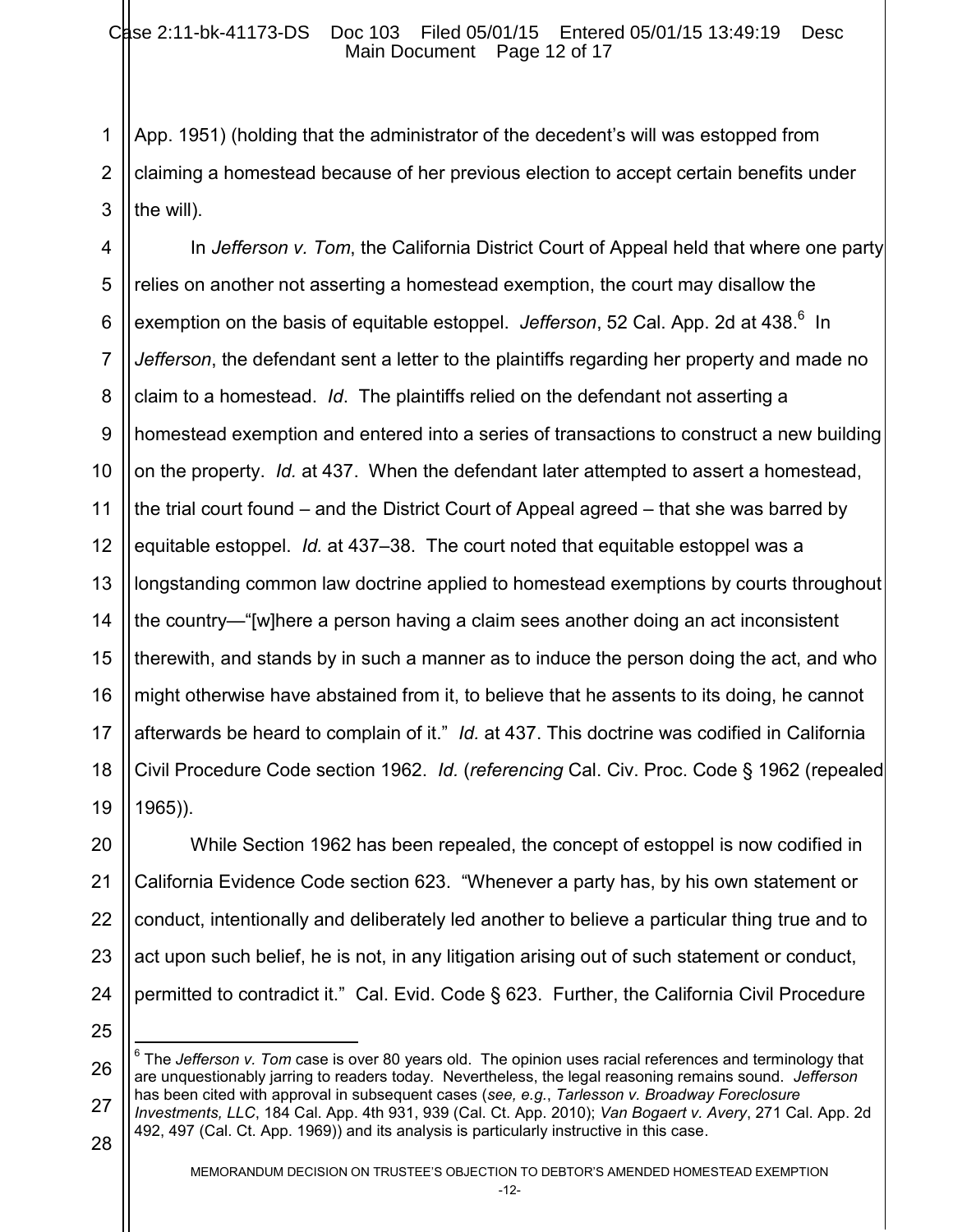# Case 2:11-bk-41173-DS Doc 103 Filed 05/01/15 Entered 05/01/15 13:49:19 Desc Main Document Page 13 of 17

1 2 3 4 5 6 7 8 9 10 11 12 13 14 15 16 Code recognizes the concept of estoppel—"[n]othing in this chapter abrogates or otherwise affects the principles of waiver and estoppel." Cal. Civ. Proc. Code § 583.140. California courts continue to apply equitable estoppel in a wide range of cases. To invoke equitable estoppel under California law, a party must show: "(a) a representation or concealment of material facts; (b) made with knowledge, actual or virtual, of the facts; (c) to a party ignorant, actually and permissibly, of the truth; (d) with the intention, actual or virtual, that the ignorant party act on it; and (e) that party was induced to act on it." *Simmons v. Ghaderi*, 44 Cal. 4th 570, 584 (Cal. 2008) (*referencing* 13 *Witkin*, Summary of Cal. Law, Equity, § 191, pp. 527–528 (10th ed. 2005)); *Mt. Holyoke Homes, LP v. California Coastal Comm'n*, 167 Cal. App. 4th 830, 843 (Cal. Ct. App. 2008). Here, the Debtor decided not to claim a homestead exemption in her First Amended Schedules after initially claiming the exemption when she filed her case. After the Trustee relied on the First Amended Schedules to settle with the Husband and sell the Property to pay all unsecured claims, the Debtor changed her position and again asserted a homestead exemption, to the detriment of creditors. All of the elements of equitable estoppel are present in this case.

1. *Representation or Concealment of Material Fact*

18 19 20 21 22 23 24 25 26 The party against whom equitable estoppel is sought must have represented or concealed a material fact. *Young v. Horizon West, Inc.*, 220 Cal. App. 4th 1122, 1131–32 (Cal. Ct. App. 2013). Here, the Debtor made a written statement, under penalty of perjury, that she was not claiming a homestead exemption in the Property when she filed her First Amended Schedules. Almost three years later, she changed her schedules to claim an exemption in the Property. The value of the Property was unquestionably material, given the Debtor's limited assets and limited claims against the estate, and the Debtor's amended homestead exemption significantly reduced – if not eliminated – the amount of equity available to pay administrative expenses and creditors of the estate.

27 28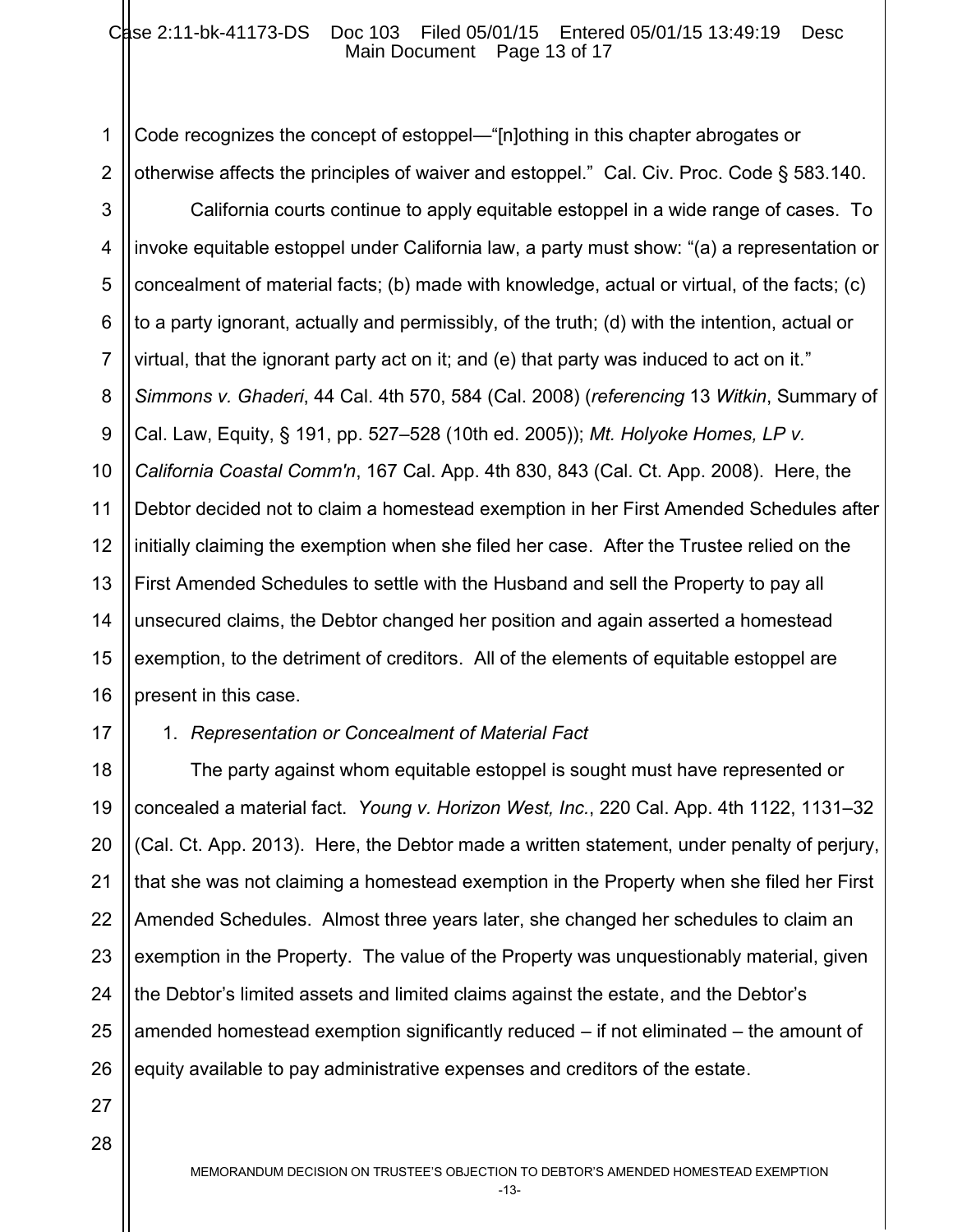## Case 2:11-bk-41173-DS Doc 103 Filed 05/01/15 Entered 05/01/15 13:49:19 Desc Main Document Page 14 of 17

# 2. *Made with Knowledge of the Facts*

1

18

2 3 4 5 6 7 8 9 10 11 12 13 14 15 16 17 The representation of concealment must be made with knowledge of the facts. *City of Long Beach v. Mansell*, 3 Cal. 3d 462, 491(Cal. 1970); *Cnty. of Sonoma v. Rex*, 231 Cal. App. 3d 1289, 1296 (Cal. Ct. App. 1991). "[I]gnorance or mistake will not prevent an estoppel." *Mansell*, 3 Cal. 3d at 491, n. 28. The Debtor knew of her right to claim a homestead exemption in the Property and in fact did claim a homestead exemption in her original schedules. She made the decision to amend her schedules to remove the homestead exemption and claim other exemptions in the First Amended Schedules. Three years after the case was filed and after the Debtor had already filed one set of amended schedules removing the homestead exemption, the Debtor amended her Schedule C for the second time to claim a homestead exemption, after the Trustee had moved forward with the Settlement with the Husband to pursue the sale of the Property. The Debtor was aware of the Settlement with the Husband and never objected. The Debtor was aware of the sale of the Property and never objected. The Debtor was aware of the Trustee's Turnover Motion and never objected. She chose to assert her homestead exemption a second time once she knew about the sale and the settlement, to take advantage of the proceeds generated and prevent a distribution to creditors.

# 3. *To a Party Ignorant of the Truth*

MEMORANDUM DECISION ON TRUSTEE'S OBJECTION TO DEBTOR'S AMENDED HOMESTEAD EXEMPTION 19 20 21 22 23 24 25 26 27 28 The evidence must show that the party asserting equitable estoppel not only lacked actual knowledge of the true facts, but also did not have notice of the facts sufficient to put a reasonably prudent person on inquiry. *Life v. Cnty. of Los Angeles*, 227 Cal. App. 3d 894, 902 (Cal. Ct. App. 1991). *Cole v. City of Los Angeles*, 187 Cal. App. 3d 1369, 1376 (Cal. Ct. App. 1986). The Trustee had no knowledge or indication that the Debtor was going to file her Second Amended Schedules. *See* Trustee Decl., Docket No. 58, at 13, ¶ 21. The Debtor had not filed an opposition to the Settlement Motion, Turnover Motion, or motion to employ the Broker and had given no signal for nearly three years that she was going to file new schedules and claim a homestead exemption. The Trustee has acted diligently throughout the case and has complied with her duty to administer the estate, sell

-14-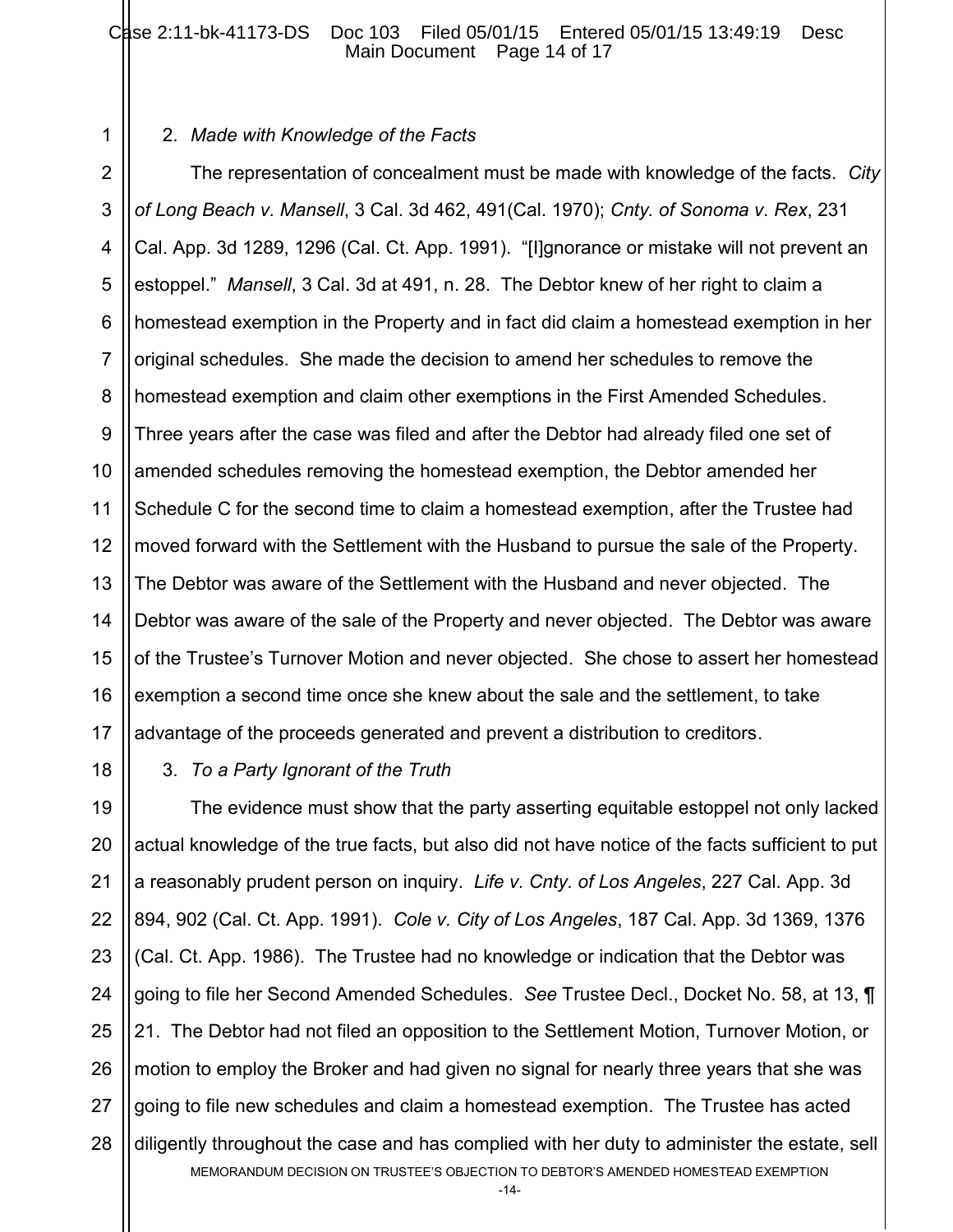1 2 3 property of the estate with equity, and enter into compromises with proper parties. *See* 11 U.S.C. §§ 363, 541, 543, 704; Fed. R. Bankr. P. 9019. Based on the foregoing, the court finds that the Trustee was ignorant of the truth for purposes of equitable estoppel.

4

4. *With the Intention That the Ignorant Party Act on It*

5 6 7 8 9 10 11 12 13 14 15 16 Equitable estoppel requires a finding of intent. *Mansell, 3 Cal. 3d at* 490; *Rex*, 231 Cal. App. 3d at 1295. "The defendant need not intend to deceive the plaintiff to give rise to an equitable estoppel." *Superior Dispatch, Inc. v. Ins. Corp. of New York*, 181 Cal. App. 4th 175, 186 (Cal. Ct. App. 2010) (*citing Lantzy v. Centex Homes*, 31 Cal. 4th 363, 384 (Cal. 2003); *Vu v. Prudential Property & Casualty Ins. Co.*, 26 Cal. 4th 1142, 1152–53 (Cal. 2001)); *see also Lix v. Edwards*, 82 Cal. App. 3d 573, 580 (Cal. Ct. App. 1978); *Lovett v. Point Loma Dev. Corp.*, 266 Cal. App. 2d 70, 76 (Cal. Ct. App. 1968). Silence may be used as evidence of fraudulent intent. *R. D. Reeder Lathing Co. v. Allen*, 66 Cal. 2d 373, 378 (Cal. 1967). "To create an equitable estoppel, it is enough if the party has been induced to refrain from using such means or taking such action as lay in his power, by which he might have retrieved his position and saved himself from loss." *Superior Dispatch, Inc.,* 181 Cal. App. 4th at 187 (citations and quotations omitted).

17 18 19 20 21 22 23 24 When the Debtor filed her First Amended Schedules, she removed any claim of exemption in the Property. She received notice of the Settlement with the Husband and was aware that her Husband was to receive half of the net proceeds of the sale of the Property. She did not oppose the Settlement Motion. She also received notice of the Trustee's motion to employ the Broker and the Turnover Motion and did not oppose either motion. The Trustee relied on the Debtor not claiming an exemption, and the Debtor remained silent during all of the activity relating to the Property until the final hour. The court finds that the element of intent is satisfied.

25

5. *That Party Was Induced to Act on It*

MEMORANDUM DECISION ON TRUSTEE'S OBJECTION TO DEBTOR'S AMENDED HOMESTEAD EXEMPTION 26 27 28 The element of reliance requires that the party asserting equitable estoppel change her position in reliance on something said or done by the other party, resulting in detriment or prejudice to the party asserting equitable estoppel. *State Compensation Ins. Fund v.* 

-15-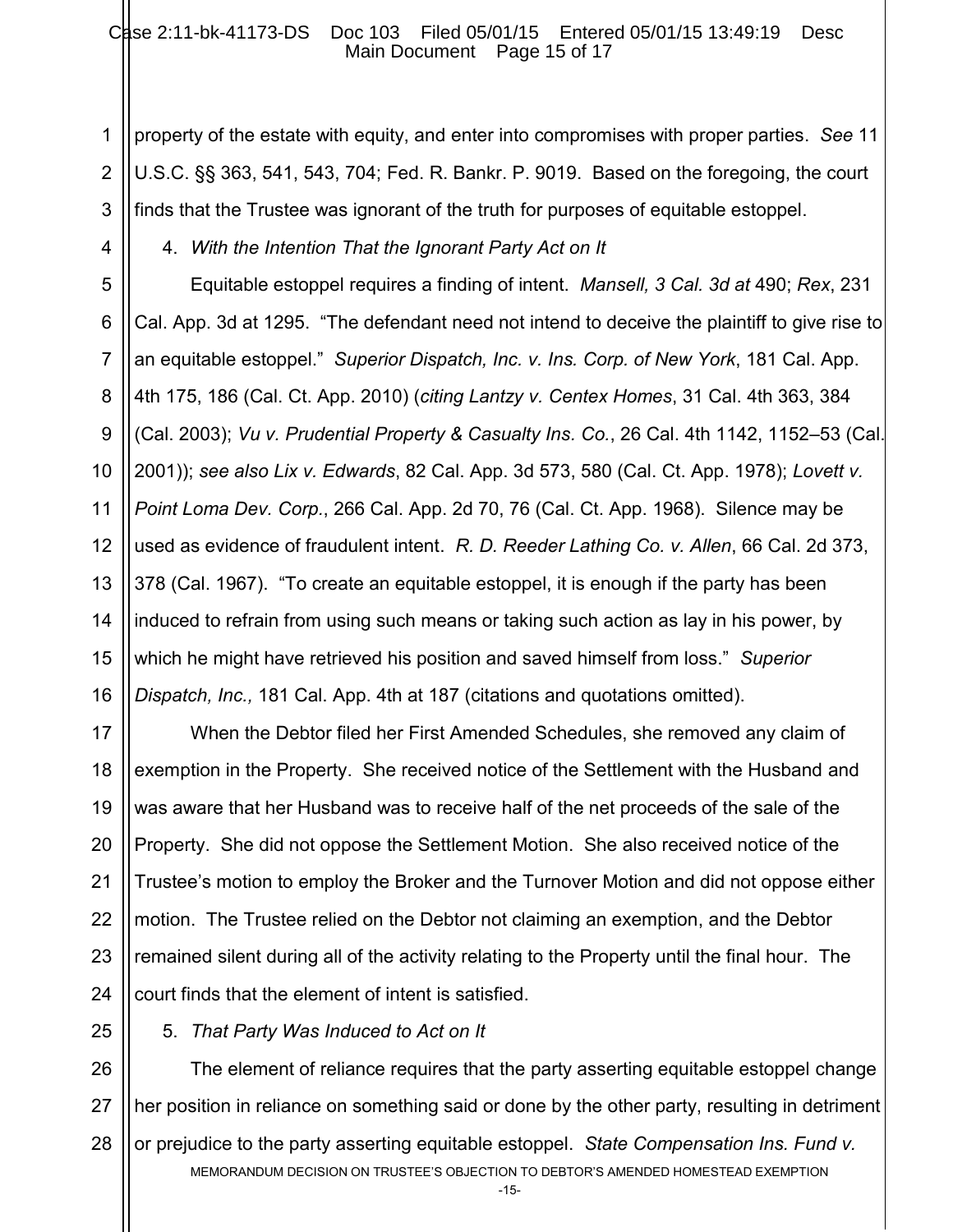# Case 2:11-bk-41173-DS Doc 103 Filed 05/01/15 Entered 05/01/15 13:49:19 Desc Main Document Page 16 of 17

1 2 3 4 5 6 7 8 9 *Workers' Comp. Appeals Bd.*, 40 Cal. 3d 5, 16 (Cal. 1985). The change need not be accomplished through an affirmative action; it is enough that a party may have been induced to refrain from taking steps to retrieve his or her position and to avoid loss. *Citizens Suburban Co. v. Rosemont Dev. Co.*, 244 Cal. App. 2d 666, 679 (Cal. Ct. App. 1966); *Monteleone v. Allstate Ins. Co.*, 51 Cal. App. 4th 509, 518 (Cal. Ct. App. 1996). The doctrine of equitable estoppel is founded on "justice and good conscience," and on the theory that the party to be estopped has, by declarations or conduct, misled another to her prejudice. *Ware Supply Co. v. Sacramento Sav. & Loan Ass'n.* 246 Cal App. 2d 398, 407 (Cal. Ct. App. 1966); *Strong v. Cnty. of Santa Cruz*, 15 Cal. 3d 720, 725 (Cal. 1975).

10 11 12 13 14 15 16 17 The Trustee, on behalf of all creditors, relied on the Debtor's representation that she was not going to claim a homestead exemption in entering into the Settlement with the Husband and pursuing the sale of the Property. *See* Trustee Decl., Docket No. 58, at 13, ¶ 22. Because of the Debtor's actions in claiming a homestead exemption in the Second Amended Schedules, creditors of the estate are clearly prejudiced because there will now be no funds available for distribution to unsecured creditors. Had the Trustee known of the Debtor's intention, she would not have entered into the Settlement with the Husband to give up 50% of the net sale proceeds from the Property.

18 19 20 21 22 23 24 25 26 The Debtor has created a windfall for the marital community. Absent valid agreement between the spouses or domestic partners, the marital property rights of California domiciliaries are fixed in accordance with California community property law. "Except as otherwise provided by statute, all property, real or personal, wherever situated, acquired by a married person during the marriage while domiciled in this state is community property." Cal. Fam. Code § 760. There is no evidence to indicate that the Debtor and her Husband have a premarital agreement removing the effect of community property law. Thus, any funds received by either party become a part of the marital community to benefit both parties.<sup>7</sup>

27

 $\overline{a}$ 7 The Husband states that he and the Debtor "separated on June 19, 2013,…have lived separate and apart since that date," and have not had any contact. (Husband's Opposition to the Trustee's Motion for